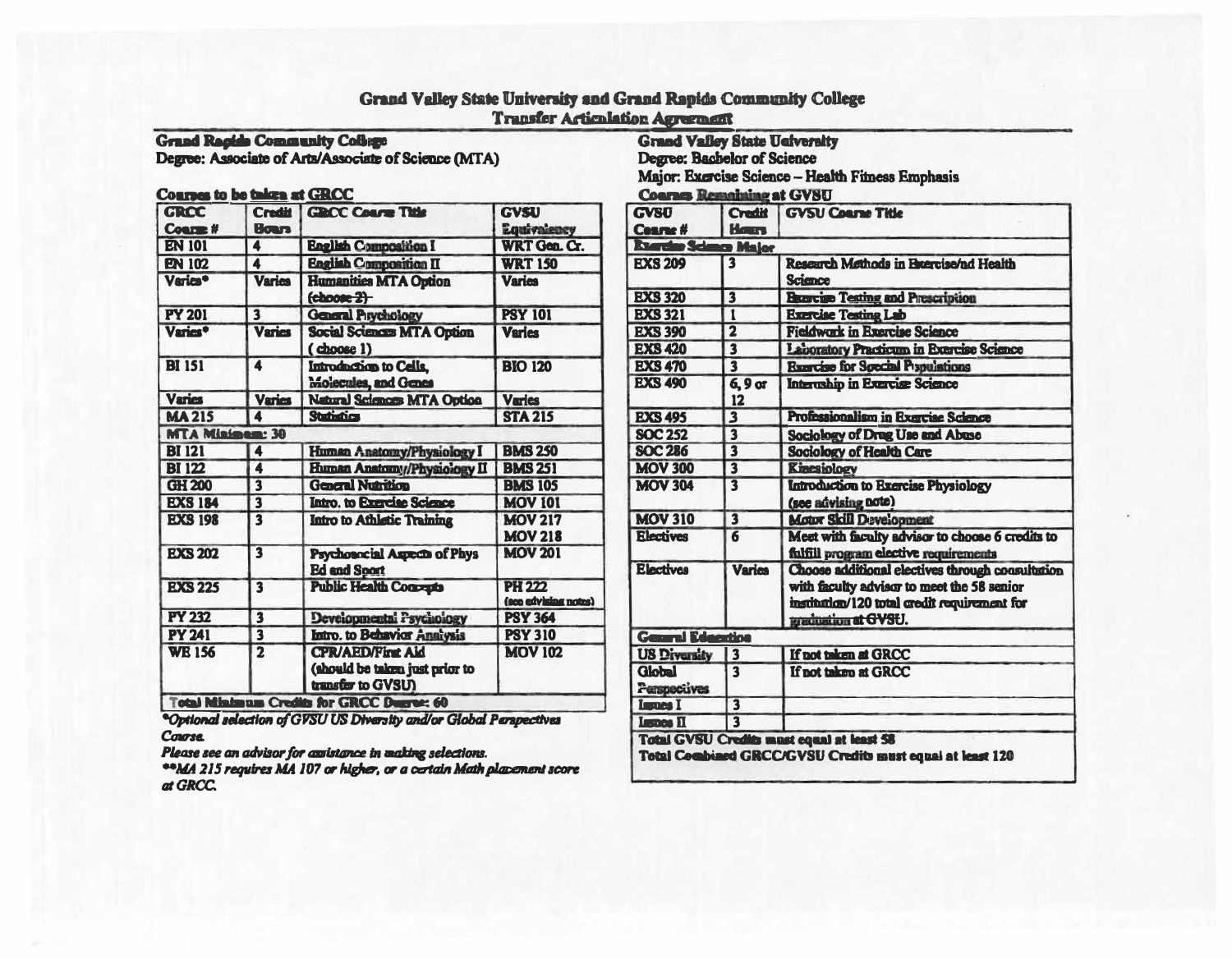This Transfer Articulation Agreement incorporates by reference the Institutional Agreement between Grand Rapids Community College and Grand Valley State University entered into in September of 2018 (see attached).

# Transfers from Michigan Community Colleges

Education Program two-course Cultures requirement, and the two-course Issues requirement. For specific course information, please refer to MACRAO transfer agreement or the Michigan Transfer Agreement (MTA) through a Michigan public community college have satisfied the Foundations categories of the General Education Program and one Supplemental Writing Skills (SWS) course. However, transfer students which has formulated an agreement between two- and four-year institutions. Students who transfer to Grand Valley and have fulfilled the with a MACRAO or MTA will still need to complete the following requirements: one SWS course in their major or division, the General Grand Valley State University is a member of the Michigan Association of Collegiate Registrars and Admissions Officers (MACRAO), www.gvsu.edu/gened/

## **Bachelor's Degree Requirements at GVSU**

The following requirements apply to all undergraduate degree-seeking students:

- A minimum of 120 semester hours
- A cumulative GPA of at least 2.00 GPA.
	- Graduation major GPA of at least 2.00.
		- General education requirements 4
			- Capstone course is EXS 495  $\mathbf{v}$ 
				- Ġ
- The last 30 semester hours toward a baccalaureate degree must be earned in Grand Valley courses
	- A minimum of 58 semester hours must be earned at a senior (4 yr) institution ு வி
- A minimum of 12 Grand Valley earned semester hours must be included in the major (six for a minor)

## **Advising Notes:**

- Admission to GVSU requires a 2.50 cumulative transfer grade point average
- EN 102 English Composition II must be graded at a  $\overline{a}$  or above to receive specific WRT 150 credit in transfer.
- Students are advised to complete MOV 304 at GVSU concurrently with the final semester of courses at GRCC prior to transferring. This course is prerequisite to many of the remaining courses in the Exercise Science major.
- EXS 320, 321 and 420 must be completed with a B- or better to allow for progression through the major and meet graduation requirements.<br>The transfer course EXS 225 will transfer to GVSU as PH 222 and substitute for BMS 223 declaration of the major.
	- All Issues courses must be taken at GVSU
- 
- Athletic Training should work closely with faculty or professional advisors at GVSU to include the appropriate prerequisite courses as part of This agreement is not appropriate for pre-PT or pre-AT students. Students who plan to pursue an advanced degree in Physical Therapy or Additional advising notes provided on the full curriculum guide for the Exercise Science - Health Fitness Instruction Emphasis program their undergraduate preparation.
	- Students interested an advanced degree in Occupational Therapy should consider adding a Psychology minor.
- It is recommended that students meet with an advisor to review the degree, course schedule, and have any questions answered prior to completing the GRCCAGVSU articulated program.
	- It is the responsibility of the students to confirm transferability of courses with the receiving institution.